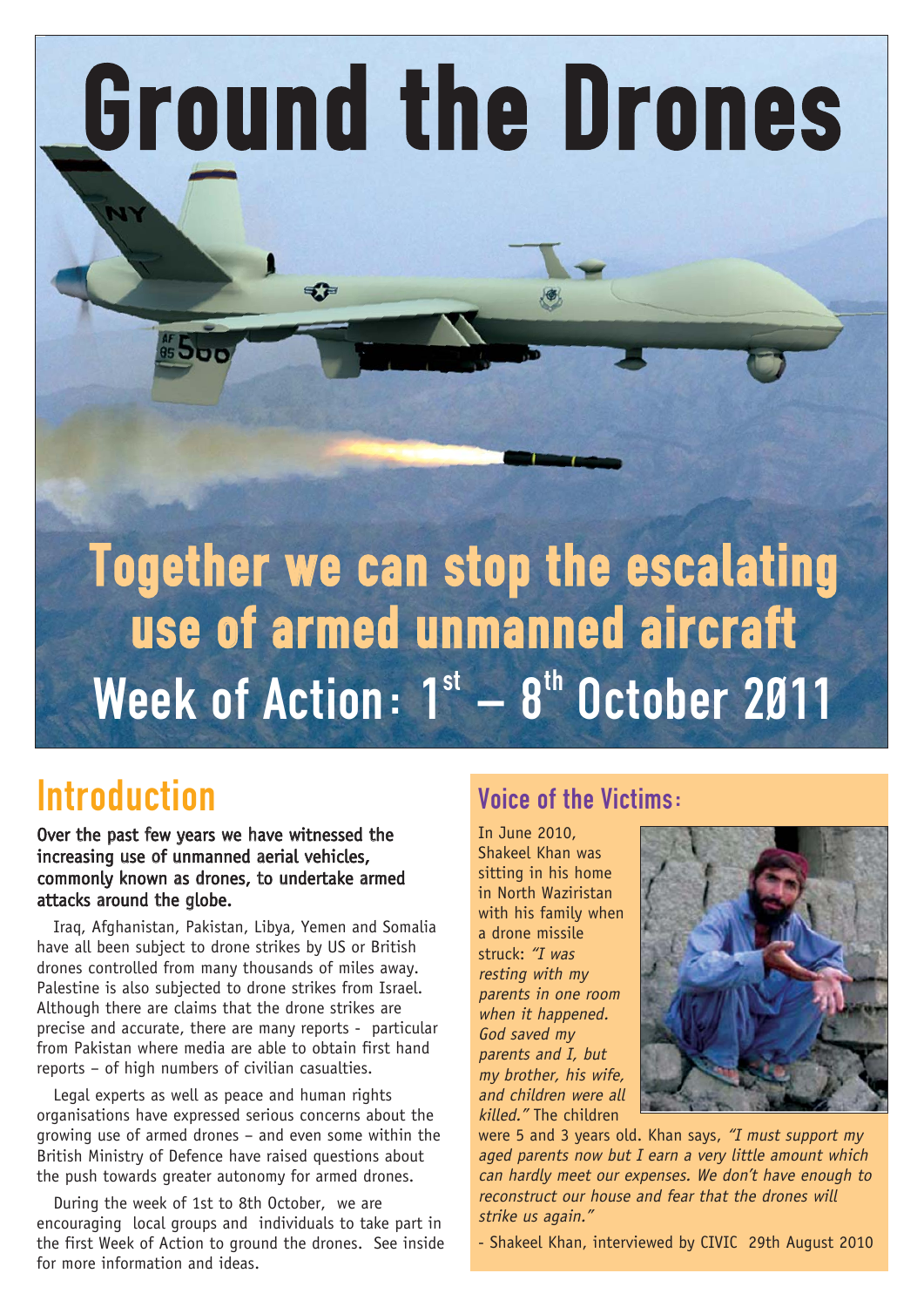

- 1 General Atomics London office of manufacturer of Predator and Reaper drones. 25 Old Broad Street, Liverpool Street, London, EC2N 1HQ.
- 2 RAF Northwood UK's permanent joint military headquarters responsible for multi-national operations – has ultimate authority over UK drones in Afghanistan. Sandy Lane, Northwood, Middlesex, HA6 3HP.
- 3 Paradigm Secure Communications - Ground Control Station for Skynet 5 military satellite which enables communication with UK drones over Afghanistan. Oakhanger, Bordon, Hampshire, GU35 9HU.
- 4 Paradigm Secure Communications - Control centre for Skynet 5 military satellite system which enables communication with UK drones over Afghanistan. 1001 Skynet Drive, Corsham, Wiltshire, SN13 9NP.
- 5 Boscombe Down Field testing and evaluation of Watchkeeper drones. Salisbury, Wiltshire, SP4 0JF.
- 6 RAF Waddington RAF pilots will control Reaper drones over Afghanistan from RAF Waddington from 2012. Lincoln, LN5 9NB.
- 7 Parc Aberporth is the test facility for Watchkeeper drones. Parc Aberporth, Ceredigion, SA43 2BS.
- 8 U-TacS Manufacture/assembly of Watchkeeper. Company jointly owned by Elbit Systems and Thales UK. Scudamore Road, Leicester, LE3 1UA.
- 9 UAV Engines Ltd. UAV engine manufacturer, A subsidiary of Israeli defence company, Elbit Systems. Lynn Lane, Shenstone, Lichfield, WS14 0DT.

#### 10 - BAE Systems Warton -

Production and development of drones: Taranis, Herti, Mantis. Warton, Preston, Lancashire PR4 1AX.

#### University research & military drones

Many universities will have some connection with ongoing research related to military drones. The following ten universities however have a specific relationship with BAE Systems and drone research through FLAVIIR research programme::

- 11 Cranfield University
- 12 Imperial College
- 13 Warwick University
- 14 Leicester University
- 15 Liverpool University
- 16 Manchester University
- 17 Nottingham University
- 18 Southampton University
- 19 Swansea University
- 20 York University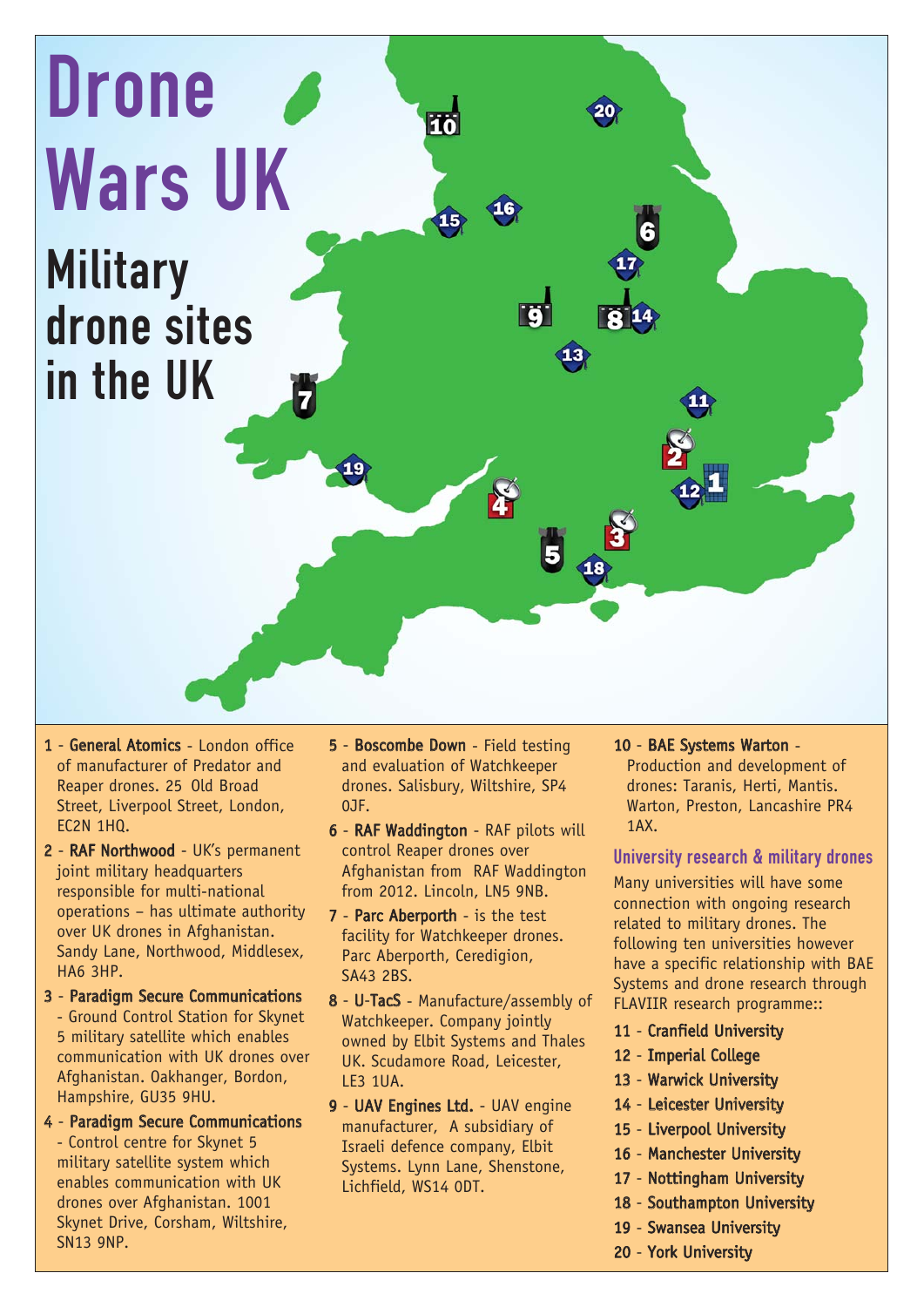# What are drones?

Unmanned aerial vehicles (UAVS), commonly known as drones, are aircraft either controlled by 'pilots' from the ground or increasingly, autonomously following a pre-programmed mission. While there are dozens of different drones, they basically fall into two categories: those that are used for reconnaissance and surveillance purposes and those that are armed with missiles and bombs.

The use of drones has grown quickly in recent years because unlike manned aircraft they can stay aloft for many hours, they are much cheaper than military aircraft and they are flown remotely so there is no danger to the flight crew. While the British and US Reaper and Predator drones are physically in Afghanistan and Iraq, they are controlled via satellite from Nellis and Creech USAF base outside Las Vegas, Nevada. British Reapers will be controlled from RAF Waddington in Lincs when RAF pilots move back from the US in 2012.

Ground crews launch drones near the conflict zone, then control is handed over to pilots sitting at video screens in specially designed trailers in the Nevada desert. One person 'flies' the drone, another operates and monitors the cameras and sensors, while a third person is in contact with the "customers", ground troops and commanders in the war zone. While armed drones were first used in the Balkans war, their use has dramatically escalated in Afghanistan, Iraq and in the CIA's undeclared war in Pakistan. The US has two separate 'squadron' of armed drones – one run by the US Air Force and one run by the CIA. Former CIA Director (now US Defence Secretary) Leon Panetta called drones are "the only game in town."



## Drones UK

The UK has several different types of armed and surveillance drones in Iraq and Afghanistan and others in the production or development stage. The

UK began using armed drones in Afghanistan in Oct 2007 after purchasing three Reapers from General Atomics in 2007 at a cost of £6m each. The MoD confirmed in June 2008 that a

British Reaper UAV had fired its weapons for the first time, but refused to give any details.

In July 2011 the UK MoD reported that British Reapers had undertaken 178 armed attacks in Afghanistan since 2008. The MoD was forced to admit for the first time in July 2011 that Afghan civilians had been killed in a British drone strike. They continue to maintain however that this was a one-off due to "intelligence failures on the ground."





## Watchkeeper

As well as armed drones, the UK has several types of surveillance and targeting drones, most notably Watchkeeper, a drone jointly

produced by Israeli company Ebit and Thales UK. The UK is purchasing 54 Watchkeeper drones and ground stations at a cost of £860m. The first ten have been built in Israel and production will now be transferring

to a specially built facility in Leicester at the Thales factory. Testing is taking place at Aberporth in Wales and Watchkeeper is due to enter service in December 2011.

## Increased Surveillance

Manufacturers are also looking for civilian uses for drones to expand their markets and this includes the use of drones for domestic surveillance. Drones will no doubt make possible the dramatic expansion of the surveillance state. With the convergence of other technologies it may even make possible machine recognition of faces, behaviours, and the monitoring of individual conversations. The sky, so to speak, is the limit.



Organised by Drones Campaign Network c/o Peace House, 19 Paradise Street, Oxford OX4 2HX Part of International 'Keep Space for Peace' Week www.dronecampaignnetwork.org.uk